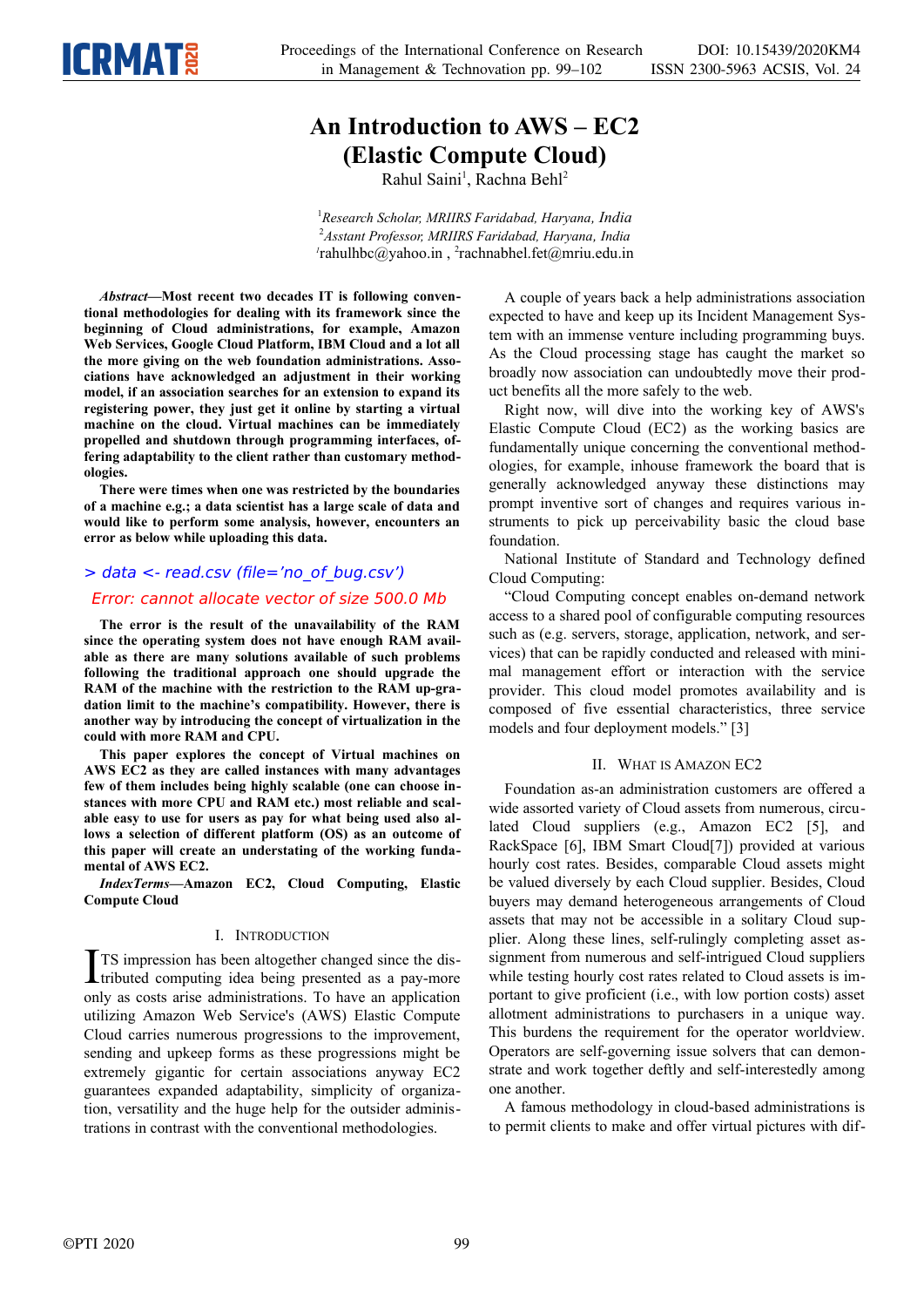Notwithstanding user shared pictures, the cloud specialist organization may likewise give redone open pictures dependent on the regular needs of their clients (e.g., a Ubuntu web server picture that has been pre-arranged with MySQL, PHP and an Apache). This permits the clients to just launch and start new servers, without the problem of putting in new programming themselves.

Amazon Elastic Compute Cloud (AWS EC2) provides scalable computing capacity in the Amazon Web Services cloud. Using AWS EC2 eliminates the need to invest in hardware so that one can develop and deploy applications faster. Amazon EC2 can be used to launch as many or required virtual machines as per need with security configuration and networking and storage management.

For example, AWS powers the biggest website in the world which is Netflix example.

- EC2 is one of the most popular of AWS offering
	- It mainly consists in the capacity of:
	- Renting virtual machine (EC2)
	- Storing data on virtual devices (EBS)
	- Distribute load across machines (ELB) Elastic Load Balancer
	- Scaling the services using an auto-scaling group (ASG)
- Renting a virtual server on cloud is the key to understand how the cloud works

In this thesis, we are going to learn more about Amazon Web Services EC2.

EC2 is the main service to provide machines on-demand and nearly all AWS accounts use EC2 instances to a various extent knowing EC2 is the key thing to understand how the cloud works.



Fig 1: Simple Storage Services (S3) Diagram

Amazon Elastic Compute Cloud (Amazon EC2) gives an adaptable processing limit in the Amazon Web Services (AWS) cloud. Utilizing Amazon EC2 takes out your need to put resources into equipment in advance so that you can create and convey applications quicker. You can utilize

EC2 permit clients to utilize virtual machines of various setups according to their prerequisite. It permits different setup alternatives, mapping of individual servers, different valuing choices, and so on.

We will talk about these in detail in the AWS Products area. Following is the diagrammatic portrayal of the design.

It permits clients to store and recover different sorts of information utilizing API calls. It doesn't contain any figuring component.

Amazon EC2 (Elastic Compute Cloud) is a web administration interface that gives a resizable figure limit in the AWS cloud. It is intended for engineers to have unlimited authority over web-scaling and processing assets.

EC2 examples can be resized and the number of cases scaled up or down according to our prerequisite. These occasions can be propelled in at least one geological areas or districts, and Availability Zones (AZs). Every area involves a few AZs in particular areas, associated with low inertness arranges in a similar locale.

### III. IN-DEPTH WITH AMAZON ELATIC COMPUTE CLOUD

#### *A*、 *Classification of Elastic Compute Cloud*

Amazon EC2 gives a wide determination of case types advanced to fit distinctive use cases. Occurrence types involve differing blends of CPU, memory, stockpiling, and systems administration limit and give you the adaptability to pick the fitting blend of assets for your applications. Each occurrence type incorporates at least one example sizes, permitting you to scale your assets to the prerequisites of your objective remaining task at hand.

#### *1. Different type of EC2 instances*

Amazon has thought of a wide scope of Instances that are intended to satisfy the wide assortment of necessities of an

|  |                              | <b>Type</b>                     | <b>Description</b>                                                           | Mnemonic                                                  |
|--|------------------------------|---------------------------------|------------------------------------------------------------------------------|-----------------------------------------------------------|
|  | <b>General Purpose</b>       | A1                              | Good for scale-out workloads.<br>supported by ARM                            | a is for ARM processor - or as<br>light as A1 steak sauce |
|  |                              | T-family: T3, T3a, T2           | Burstable, good for changing<br>worloads                                     | t is for tiny or turbo                                    |
|  |                              | M family: M6q, M5, M5a, M5n, M4 | Balanced, good for consistent<br>workloads                                   | m is for main or happy medium                             |
|  | <b>Compute Optimized</b>     | C-family: C5, C5n, C4           | High ratio of compute to memory                                              | c is for compute                                          |
|  | <b>Memory Optimized</b>      | R-family: R5, R5a, R5n, R4      | Good for in-memory databases                                                 | r is for RAM                                              |
|  |                              | X1-family: X1e, X1              | Good for full-in memory applicatior x is for xtreme                          |                                                           |
|  |                              | High memory                     | Good for large in-memory<br>databases                                        | High memory is for high memory                            |
|  |                              | 71d                             | Both high compute and high<br>memory                                         | z is for zippy                                            |
|  | <b>Accelerated Optimized</b> | P-family: P3, P2                | Good for graphics processings and<br>other GPU uses                          | p is for pictuers                                         |
|  |                              | InF1                            | Support machine learning<br>inference applications                           | infision inference                                        |
|  |                              | G-family: G4, G3                | Accelerate machine learning<br>inference and graphics-intensive<br>workloads | g is for graphics                                         |
|  |                              | F1                              | Customizable hardware acceleration <b>f</b> is FPGA or feel as in hardware   |                                                           |
|  | <b>Storage Optimized</b>     | I-family: I3, I3en              | SDD-backed, balance of compute<br>and memory                                 | <b>Lisfor IOPS</b>                                        |
|  |                              | D <sub>2</sub>                  | Highest disk ratio                                                           | d is for dense                                            |
|  |                              | H1                              | HDD-backed, balance of compute<br>and memory                                 | <b>Hisfor HDD</b>                                         |

Fig 2: Different types of EC2 instances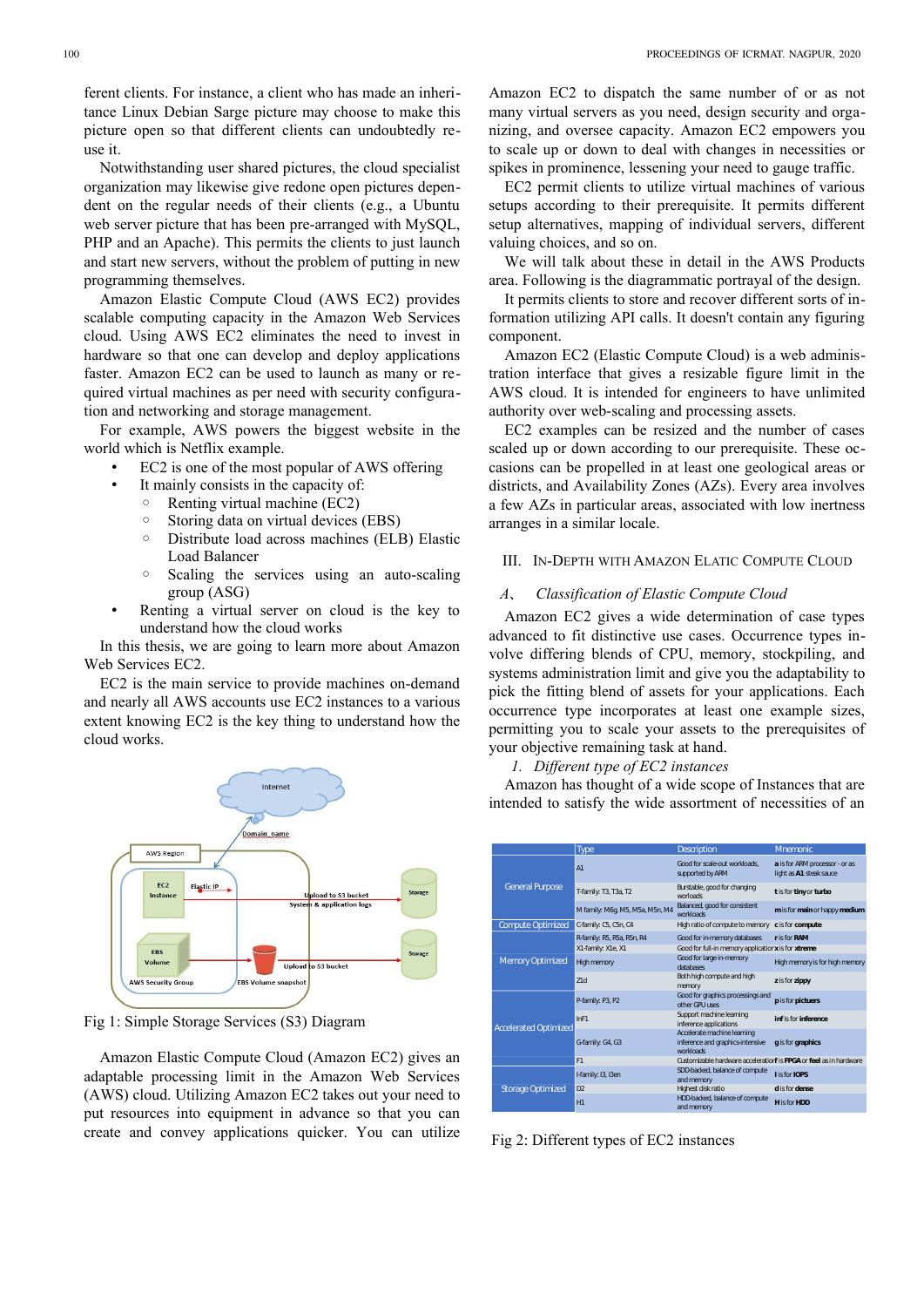association. We have recorded distinctive AWS EC2 occurrence Types underneath with the highlights. How about we find a workable pace each EC2 example type in a superior way.

This diagram shows a brisk rundown of the EC2 instances, below there is a short description of each category of the EC2 instances.

#### *2. Issues with EC2 performace*

I. EC2 instances can be optimized with effective utilization and effective services used however in how the resources are delivered and utilized, EC2 instances can be optimized.

II. This is the original EC2 architecture, you see everything is on the server, Network, Storage, Management, security, and monitoring which means it is taking the resources from the server.



Fig 3: EC2 Architecture

That means that we can utilize the resources in such a way where we can make some of the instance free.

"Launching new instance and running tests in parallel is easy however there is no substitute for measuring the performance of your full application."

III. Choosing a right AMI plays an important role in the performance of the EC2 instances since the AMI includes such information about the launching environment of the instance that may disrupt the performance of your EC2 instance such as template of the root volume which includes (operating system, application), launching permission that control which AWS account to be used and block device mapping that specifies volume to attached to the instance.

Some of the tips to choose the right AMI and OS, choose the latest OS level your tool or application supports The kernel should be at 3.10 or higher

- As much as 40% performance management
- Should not be using a 2.6 or older kernel

Minimum recommended OS\*

- The most recent version of Amazon Linux 2 or Amazon Linux AMI
- Ubuntu version 16.04 or latest LTS release provided by AWS
- Red Hat Enterprise Linux version 7.4
- CentOS 7 version 1708\_11
- SUSE Linux Enterprise Server 12 SP2

FreeBSD 11.1 or later (does not support F1 instances)

IV. Processor state control also important to improve the performance of the EC2 instances there are two types of state control instances

C-state - entering the deeper idle state, allows active cores to achieve higher clock frequency, but the deeper idle state requires more time it exit may not be appropriate for latency-sensitive workloads, Windows: no option to control c-state

P-state - controls the CPU's ability to change frequency, including enabling or disabling Turbo boost

V. Amazon Elastic Compute Cloud (AWS EC2) provides scalable computing capacity in the Amazon Web Services cloud. Using AWS EC2 eliminates the need to invest in hardware so that one can develop and deploy applications faster. Amazon EC2 can be used to launch as many or required virtual machines as per need with security configuration and networking and storage management.

*3. Challenges with EC2 instances*

We have studied EC2 instances performance depends upon multiple factors in the cloud architecture. Our objective is to identify the factors which may impact the performance of the instances.

• Storage Latency

The problem that we faced more frequently with the EC2 instances such as Storage latency, In AWS EC2 there are two types of storage volume in Elastic Block Storage (EBS) as Standard volumes and Provisioned volume the basic difference between these volumes is provisioned volume perform much faster than the standard volume for e.g: an operation demands a throughput at the rate of 10,000 IPOS (input/output per second), considering the several bands only provisioned volume can get you that.

Increasing the IPOS may lead to other issues such as EBS do not support the given rate of the IPOS, the tasks many begin to queueing up or application may get fail.

To handle such issues we should keep track of IPOS, there is a feature in AWS called VolumeQueueLength which tracks the number of IOPS operations in the queue.

**EM2 Memory Leaks** 

There is a high probability that instances may run out of memory. The chances are high as EC2 instances may not include the swap volumes resulted unable to free the memory with applications at the time it is being allocated to the new application. Such cases can be considered a good example during the heavy traffic on the application, the instances may freeze the memory while the application is going through with the peak load, therefore, the purpose of EC2 instances are defeated in the first place.

Such scenarios are difficult to handle however adding up more EC2 instances may get beneficial to optimize the performance of your application, however, on the other hand, killing these processes may help however increases the risk or a failover of your application as a vital process may get killed. Adding more EC2 instances could be expensive however this is one of the better ways of doing it.